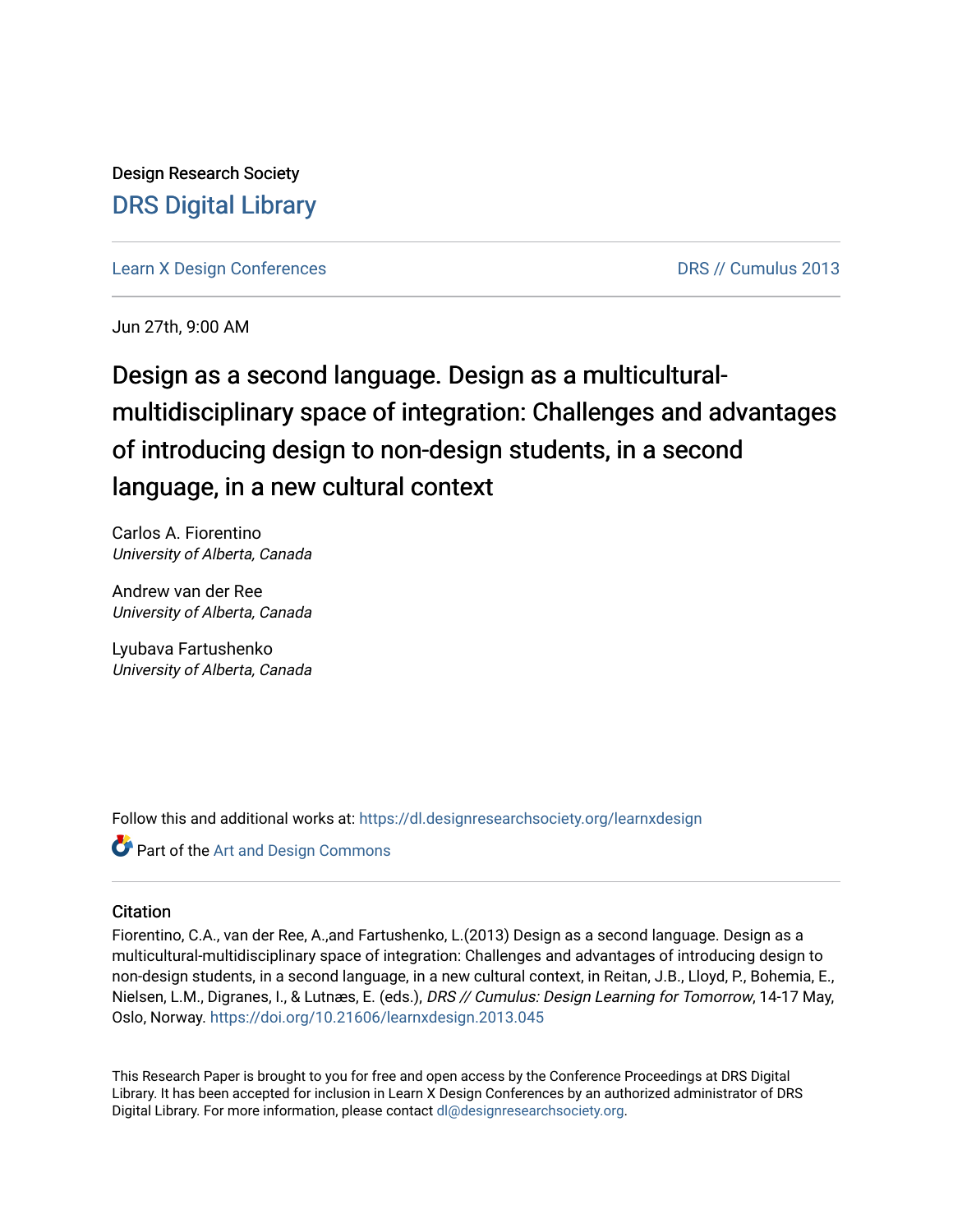

# **Design as a second language. Design as a multicultural-multidisciplinary space of integration: Challenges and advantages of introducing design to non-design students, in a second language, in a new cultural context**

Carlos A. FIORENTINO<sup>\*</sup>, Andrea VAN DER REE and Lyubava FARTUSHENKO University of Alberta, Canada

> *Abstract: Teaching design to design-illiterate students is usually a common case for every first year class instructor at any design program. In addition to this, a particular combination of extra challenges makes Design Fundamentals at -the University of Alberta- a very special spot to learn and teach design. Most sections of this class are open to students from many other fields and levels, from psychology to engineering, and from first year students to senior students. Masters students, who usually come from various countries, are often appointed as teaching assistants as part of the graduate program experience. Some of them choose to stay and teach upon graduation. Diversity is even more distinct amongst undergraduate student. In 2010- 2011 this university received about 5800 international students from more than 140 countries, three times larger than the figures of 2001, and increasing every year. The combination of multidisciplinary and cultural diversity from both sides, teachers and students, is a symbiotic and synergetic phenomenon that offers additional challenges*  and opportunities. This paper intends to describe the experience of teaching-learning *design under this environment and ultimately depict the Design Fundamentals classes as a space of integration.*

*Keywords: Design education, Design Fundamentals, second language, multidisciplinary teaching, teaching non-designers.* 

 $\overline{a}$ 

<sup>\*</sup> Corresponding author: University of Alberta | Canada | e-mail: carlosf@ualberta.ca

Copyright © 2013. Copyright in each paper on this conference proceedings is the property of the author(s). Permission is granted to reproduce copies of these works for purposes relevant to the above conference, provided that the author(s), source and copyright notice are included on each copy. For other uses, including extended quotation, please contact the author(s).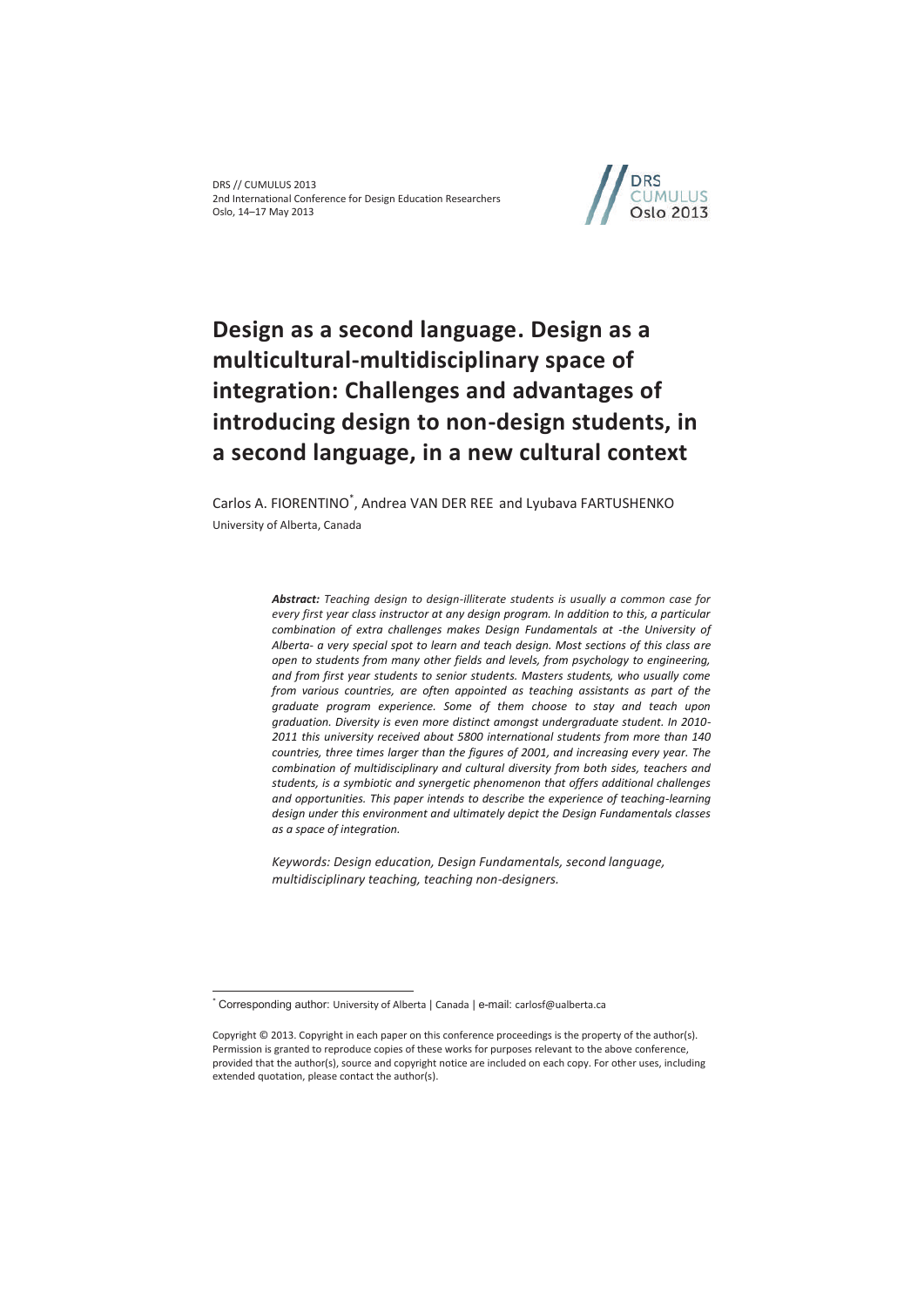### **Introduction**

The authors of this paper are graduates of the Masters program in Visual Communication Design (VCD) at the University of Alberta, Canada. As novice graduate students, our experience with Design Fundamentals primarily came from assisting professors, but as we became more familiar with the course, we were invited to teach as Principal Instructors.

Design Studies is a division of the Department of Art & Design at the University of Alberta. It was recognized as a key field of research innovation when the Province of Alberta decided to consolidate, develop, and expand this division in 2002 (Faculty of Arts, University of Alberta 2007).

Design Fundamentals is an introductory course to two- and three-dimensional design-related studies. For students applying to the design program, taking this course along with Art Fundamentals, the course that focuses on art basics, is a pre-requisite. Likewise, students already accepted in the program have to take Design Fundamentals in their first year of design education.

There are two types of Design Fundamentals courses at the University of Alberta: one open to any student enrolled in any program at the University, and the other one for students already accepted in the Design Studies Program. The first course is intended as a preparation course for students to proceed into the Design Studies, while the other one is a required course for students who have already been accepted to the program.

Design Fundamentals at the University of Alberta is a particular educational experience that prepares students to a deeper outlook of the design practice.

Professor Emeritus Jorge Frascara defined the nature of this course, when he taught it in the early years of the program,

"This course marks a shift from the traditional foundations courses in art and design departments, in that it recognizes that in addition to visual issues, there are many other conceptual dimensions that concern design and the designer. The intention is to provide incoming students with a comprehensive panorama of what design entails. People have always been interested in the assessment of the territory they step in. Our intention is to facilitate the students' understanding of the territory they are entering. This course is intended to outline the context and the purpose of design, as well as its conceptual tools and the manual and visual skills required." (Frascara 2007, 1).

In addition to the approach described by Jorge Frascara, other two distinct and unique characteristics that define the Design Fundamentals course at the University of Alberta are multiculturalism and multidisciplinarity.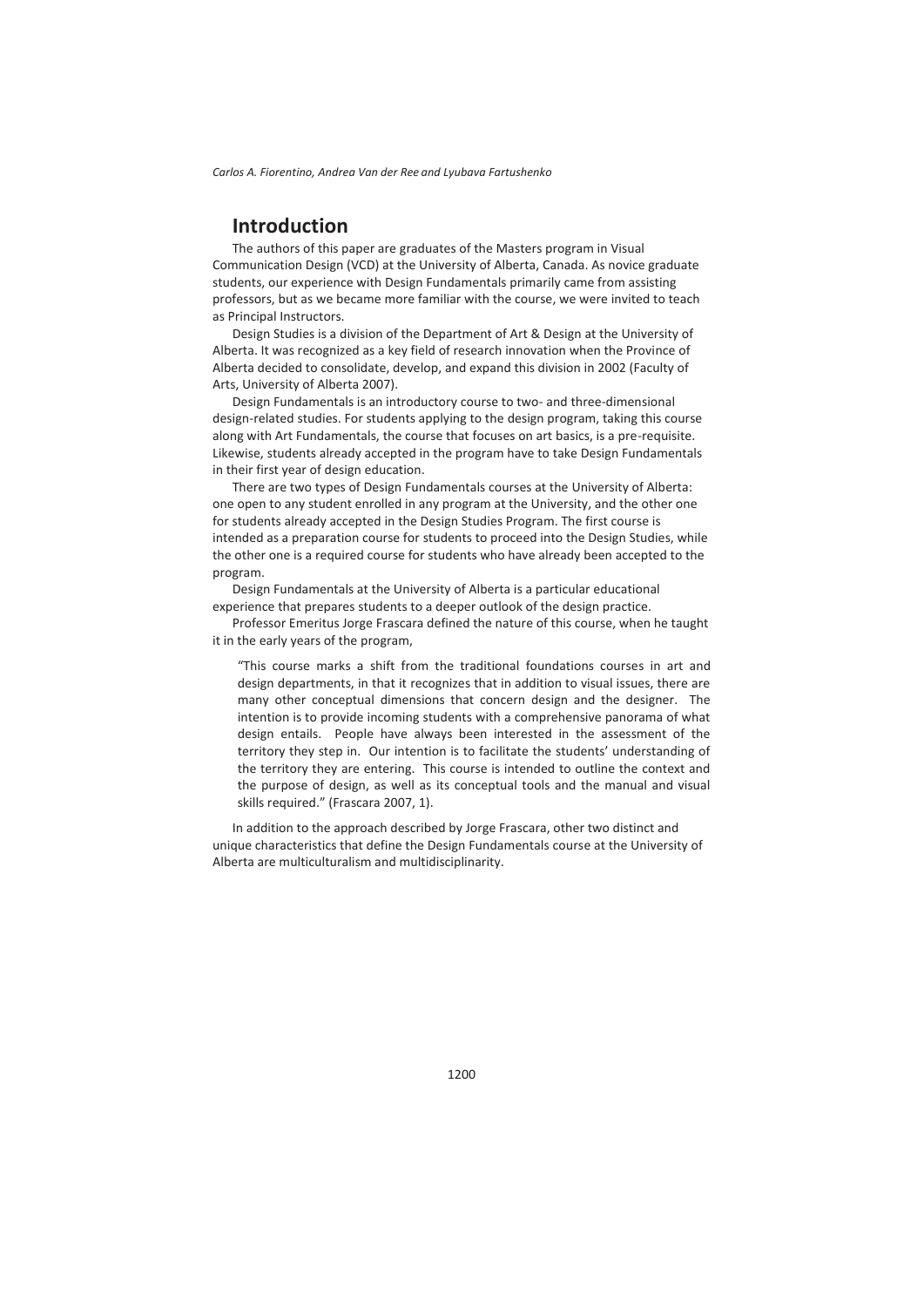# **Teaching design to non-design students. Advantages of applying Multidisciplinarity, Interdisciplinarity, and Cross-disciplinarity in Design Fundamentals.**

One remarkable aspect of teaching Design Fundamentals at this Design Studies program is the variety of backgrounds observed in new students taking the class. The design program uses a unique route system that allows second year students to follow orientations in engineering, business and marketing, computer science, printmaking and social sciences (Faculty of Arts, University of Alberta 2007), along a general route for either more traditional areas of design or more disciplinary combinations.

In the upper level-courses, it is also common to host graduate students from other disciplines like Humanities Computing (figure 1), English and Film Studies or other Social Sciences in the undergraduate design classes.

exploring visualizations

ne Information visible and playable  $\bigodot$ 



In Design Fundamentals, it is very usual to have students from other disciplines, or holding minors and majors, or already graduated from other areas. Only considering the courses the authors of this paper have taught in the past, the list includes students in the fields of Psychology, Education, Drama, Chemistry, Engineering, Biology, Human Ecology, Physics, Physical Education, Health Sciences, Music, Anthropology, and Computing Sciences.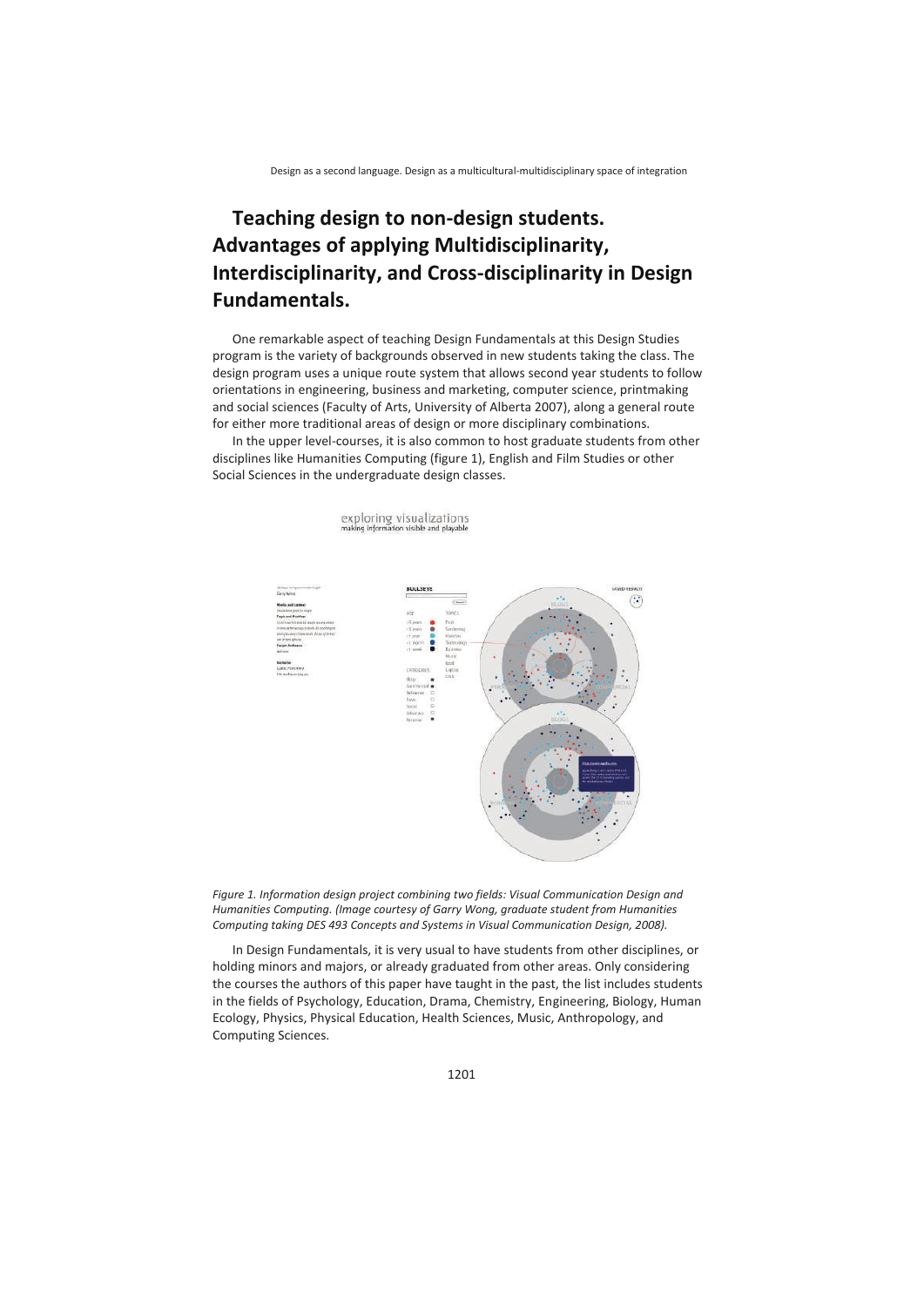This remarkable mix of disciplines and knowledge is also a source of inspiration and in-class collaboration, as opposed to the tendency of traditional design schools where programs work in silos.

Some may argue that the lack of a unified disciplinary language, the highly varied approaches and backgrounds under the same classroom, would add not much more than cons to the desired teaching excellence. However advantages surpass the disadvantages, especially for students from other fields taking this class.

Students are introduced to design methods and processes, allowing them to explore different ways of thinking, visualization and problem-solving techniques. These techniques can eventually be translated into their fields, increasing the opportunities of solving any difficulties they might encounter. Furthermore, due to the studio-based nature of this class, students get familiarized with various design approaches, methods and techniques, including: visualization of ideas, the brain-hand connection, exploration of ideas through research, two-dimensional sketching, drafting and rendering, and three-dimensional models and prototypes. Many students are first introduced to these skills in class. Jorge Frascara explains,

"There is a primary learning, that is connected to the acquisition of information, and is conscious; and there is secondary learning, that relates to the development of the skills, and is an automatic and unconscious effect of primary learning." (Frascara 2008, 42).

This phenomenon is reflected in the classroom, for example: one of the first projects in the course introduces the Gestalt principles applied to design, students learn about composition and figure-ground relationship, among other skills that can be easily recognized in their future projects.

Another advantage is the exposure to concepts such as critical thinking. Design Fundamentals students are expected to participate in in-class project critiques by visually and verbally communicating their design ideas. Project critiques are essential to the class; every student has the opportunity to present their ideas and comment on others' work, establishing critical and constructive dialogues between students and instructor.

Michael Scriven and Alec Fisher define critical thinking as a "skilled and active interpretation and evaluation of observations and communications, information and argumentation" (Fisher and Scriven 1997, 21).

Critical thinking, sometimes referred to as critical-creative thinking, takes in consideration the ability of being imaginative and creative when criticizing. It is not enough to see faults in others work, but to be good at evaluating arguments and ideas you must be creative about other possibilities, alternative considerations, different opinions and so on (Fisher, 2011, 14). This concept applies to the dynamic of project critiques due to the fundamental principles of this theory. In class critiques are meant to evaluate positives and negatives attributes of the students' work by verbally communicating them. To do so students need to be creative and mentally agile to point out what works and what does not when discussing each design assignment. This is achieved by giving explanations and solutions based on previous knowledge and theory learned in class.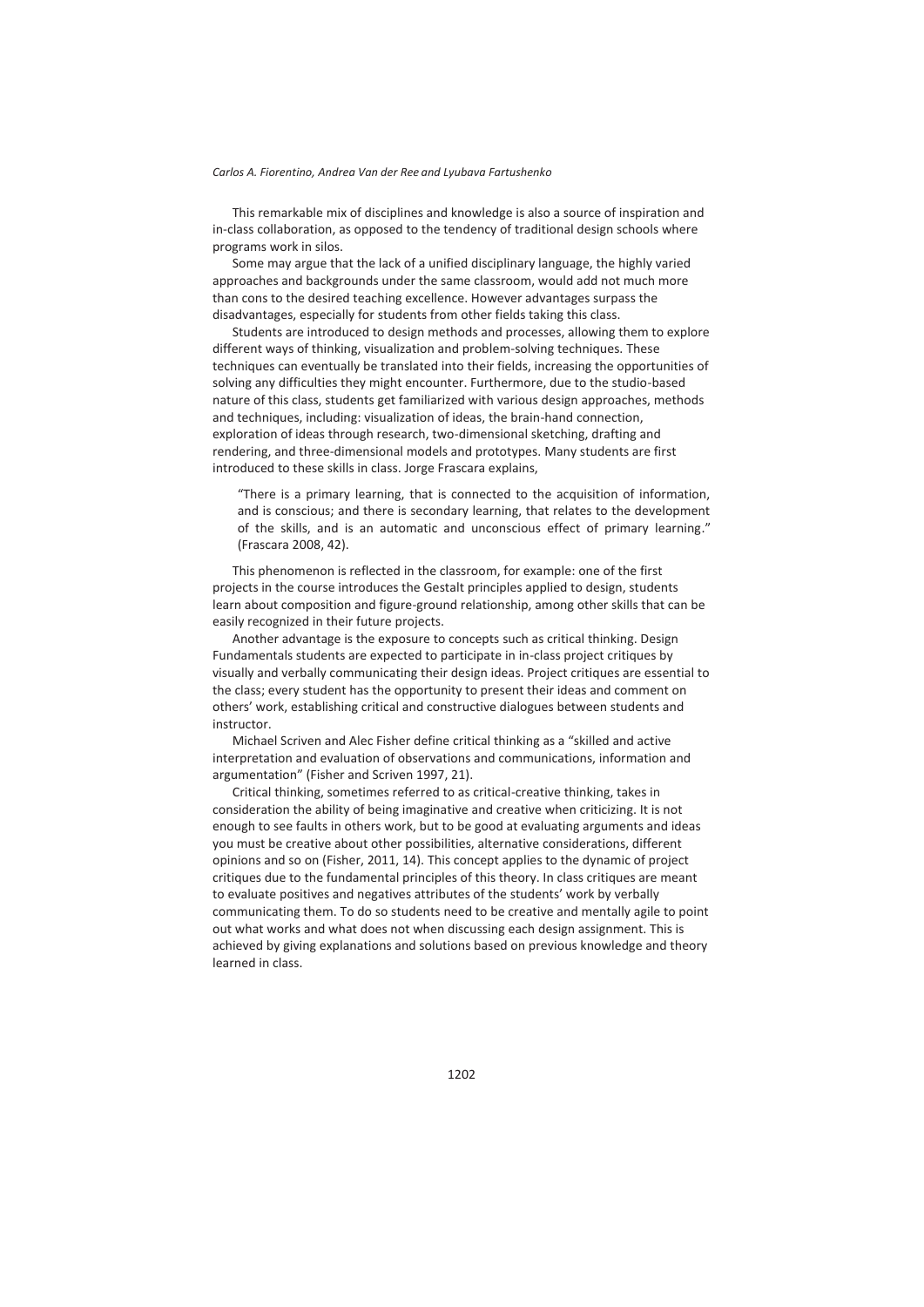Multidisciplinarity, Interdisciplinarity, and Cross-disciplinarity in Design

Fundamentals. Design is very opportunistic in that it can integrate knowledge from many disciplines and make that knowledge effective, but only if properly understood and studied (Buchanan 1998, 66). Seeing the world though more than one lens is the main appeal of multidisciplinarity, interdisciplinarity, and cross-disciplinarity. Integrating and combining multiple approaches into the Fundamentals curriculum gives students a wider perspective of the design field and establishes a strong foundation for further design studies.

In context of this paper, interdisciplinarity, multidisciplinarity, and crossdisciplinarity are defined as separate methodologies used in Design Fundamentals courses. While the terms interdisciplinarity and multidisciplinarity are often seen as synonyms, multidisciplinarity involves "placing side by side of insights from two or more disciplines"(Repko 2008, 13), whereas interdisciplinarity is characterized as "centralizing and combining knowledge on a particular subject from various disciplines, knowledge which is taught during class and is unified under a common subject." (Kampouropoulou 2011, 60). For example, one of the projects in Design Fundamentals class focuses on Colour Theory and introduces students to colour foundations and basic painting techniques. To deliver the project objectives and make the learning experience more fulfilling, educators usually invite artists or painters to talk about their expertise which exposes students to multidisciplinary methods. In general all students introduce an interdisciplinary perspective into the classroom because they draw on their existing knowledge from their "home" disciplines to solve design problems. Lastly, a crossdisciplinary method, which is commonly defined as explaining aspects of one discipline in terms of another, is used in the Design Fundamentals course to explain new design concepts. For instance, the project on *Patterns and Modularity* is often delivered from the perspective of Natural Science by introducing students to patterns found in nature (Figure 2).



**Figure 2.** Patterns inspired by nature, as a part of Sequences & Modularity project from DES 135 Design Fundamentals, 2012.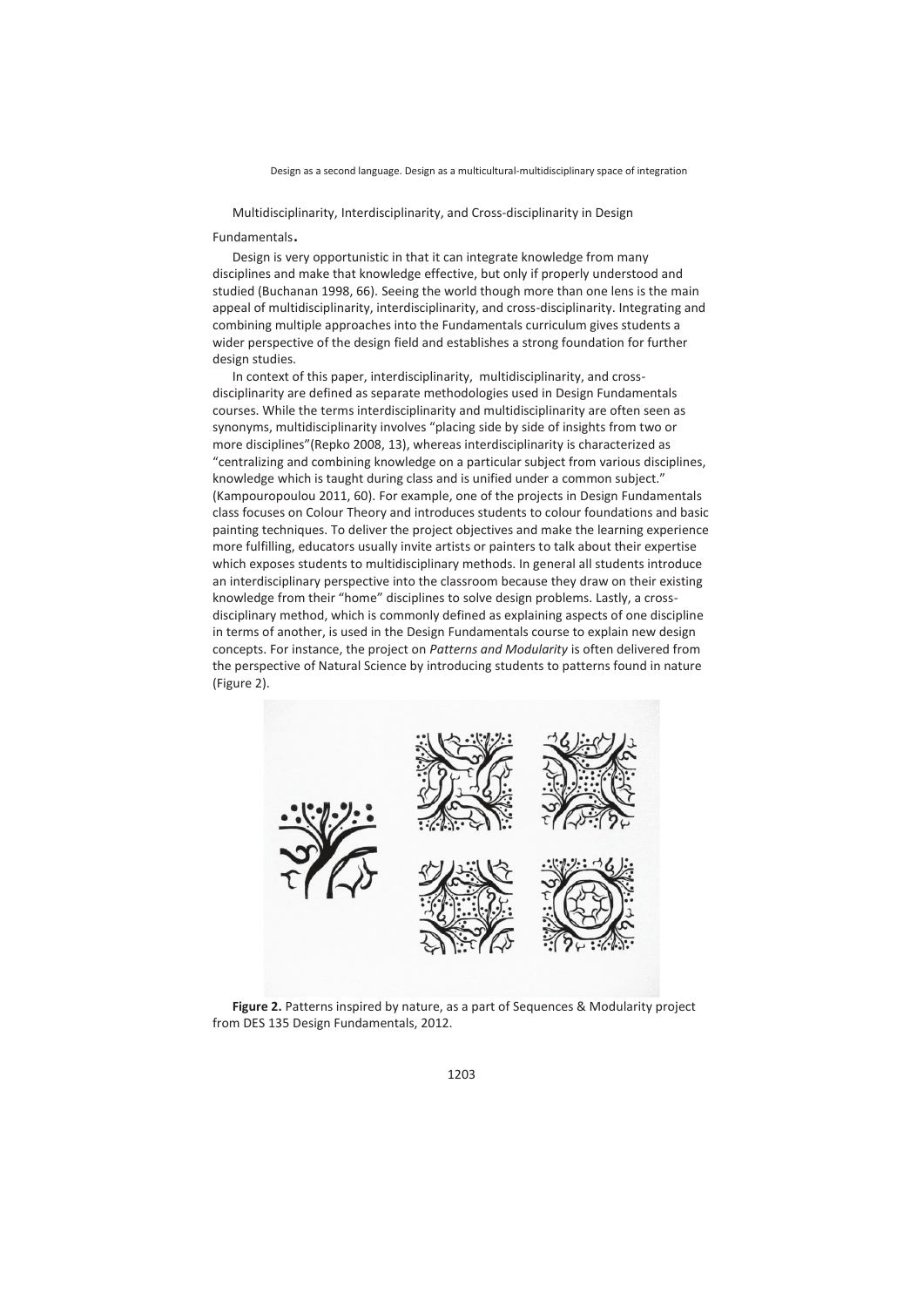While all three methods are present in the Design Fundamentals course, the most distinct one is interdisciplinarity since all students come from different academic backgrounds. There are many benefits to having students of various disciplines working on design problems. One of the most fundamental traits observed in students who partake in the course is a raised awareness of their own discipline. In successfully designed and planned Fundamentals projects students begin to filter the problems presented in their "home" discipline, i.e. design, through the mindset of an engineer, environmentalist, or social scientist. Students also gain an appreciation of perspectives other than their own, a tolerance of ambiguity, an increased sensitivity to ethical issues, and an ability to synthesize or integrate. Students enlarge their perspectives or horizons, become more creative through original or unconventional thinking, increase their humility and listening skills, and increase their sensitivity to disciplinary, political, and religious bias (Newell 1994, 35). Note that interdisciplinary learning does not claim that all students will become experts in multiple areas; rather, they become more aware of traits outside of their discipline. In other words, "designers do need to know more about science and engineering, but without becoming scientists or engineers." (Norman 2010). In turn, some engineering students learn about design without eventually becoming designers. For example, in one of the projects asked students to investigate the issue of homelessness in the City of Edmonton and to provide threedimensional solutions. This brought students of English, Music, Education, and other disciplines together to tackle a human-centered design issue (Figure 3).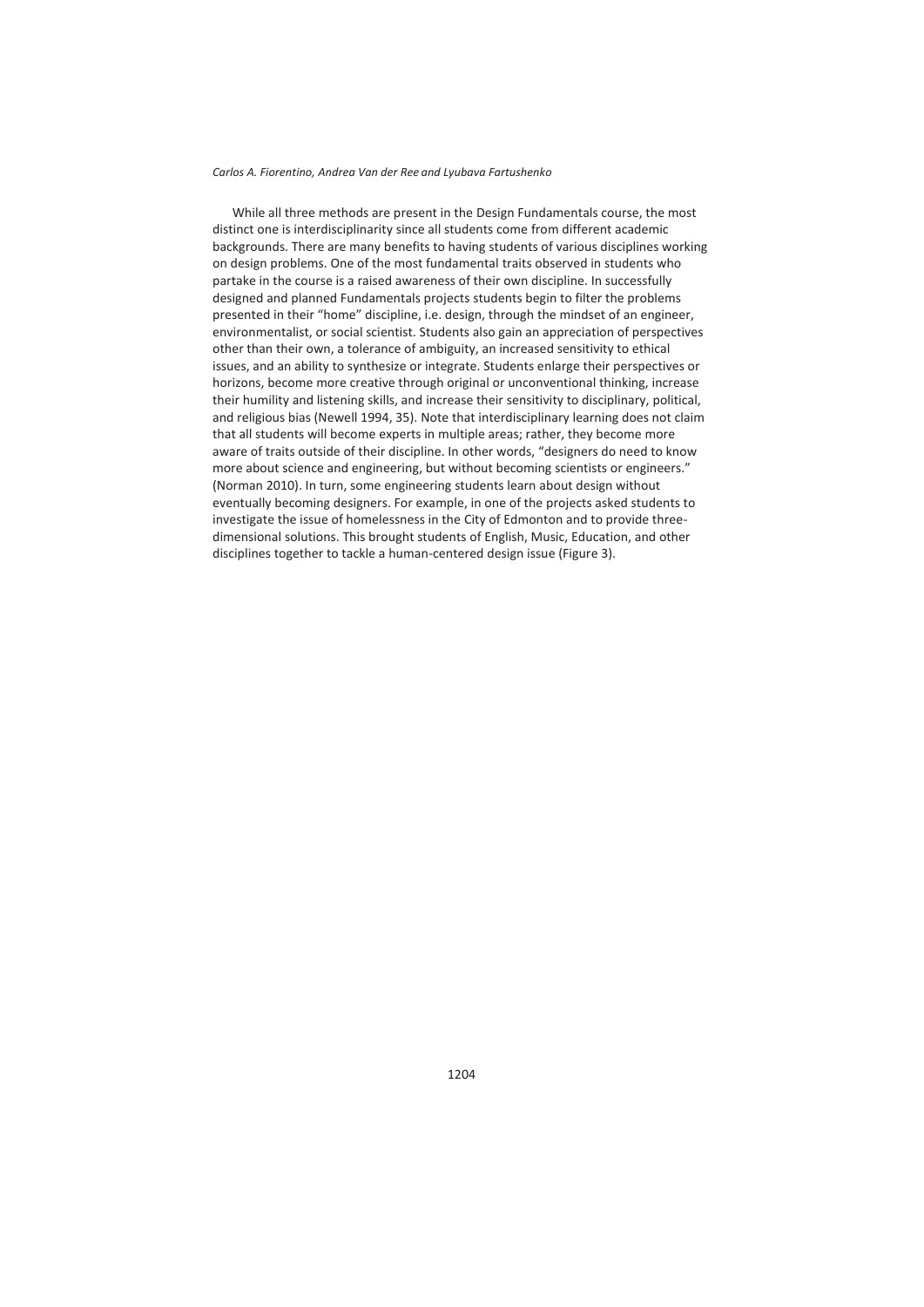

**Figure 3.** Three-dimensional design solutions provided to the issue of homelessness by DES 135 Design Fundamentals students.

Interdisciplinary learning can be a great addition to a traditional studio-based Fundamentals course. The conscious implementation of an interdisciplinary approach demonstrates a number of benefits such as development of wider perspective of design as an interdisciplinary subject, betterment of skills that are transferable across disciplines, improvement of critical and conceptual thinking, deeper knowledge of the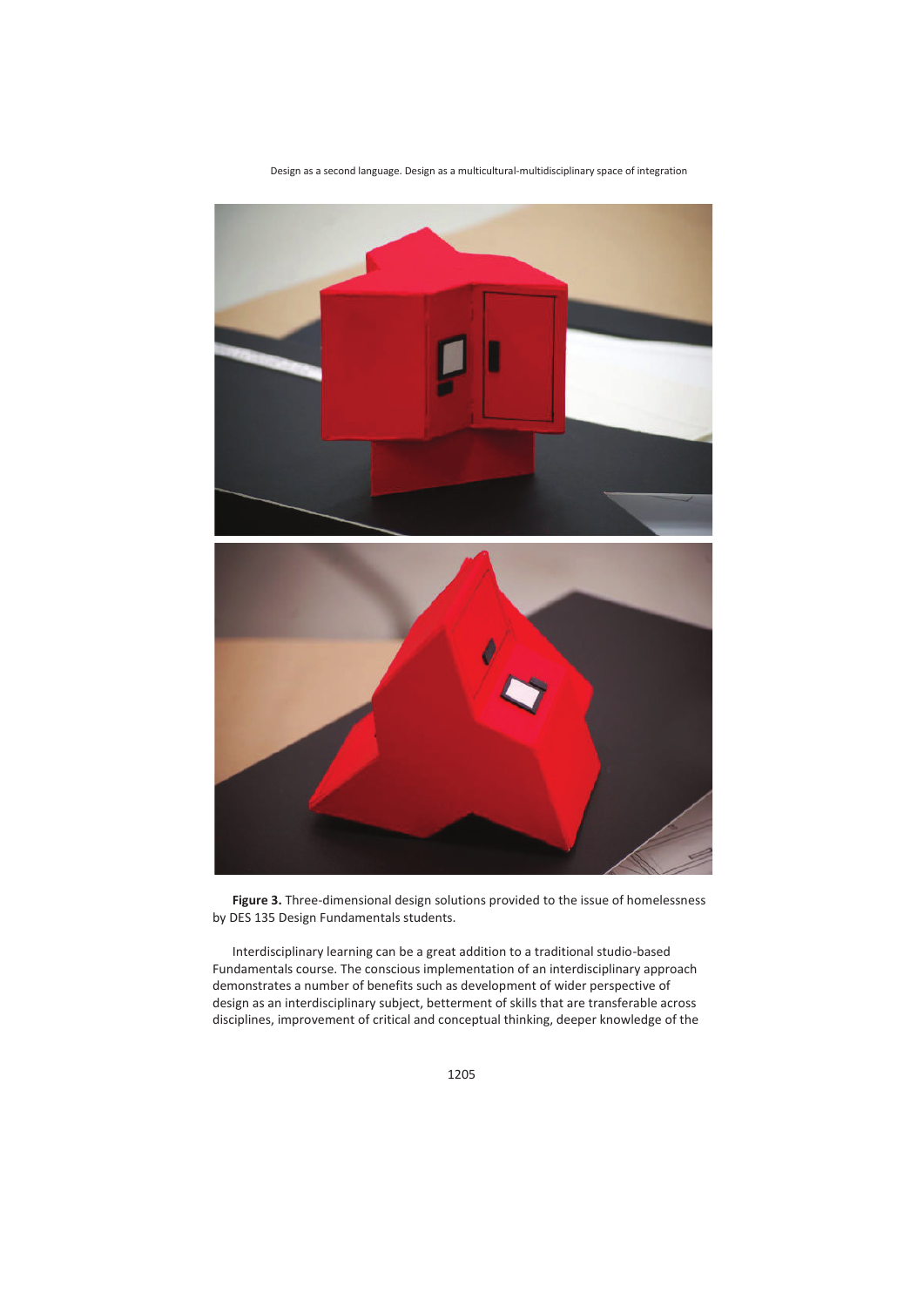industry, ability to become well-rounded designers, and demonstration of motivation and creativity in students. Learning to work creatively and in interdisciplinary teams is "a critical part of successful design education" (Norman 2011). However, an interdisciplinary approach does not advocate against studio-based curriculum; instead, it invites educators to explore new ways of teaching design.

Teaching design in a second language, learning design in a second culture. The Design Fundamentals course presents challenges and advantages for teaching and learning, given by the multicultural diversity of educators and students alike.

Classes are very often taught by international graduate or recently graduated students from the Masters of Design program. Graduate students from many countries come to the design program every year to study, and they are also appointed for teaching assistants as part of their regular duties. Some of them remain teaching for long time after graduation. The University of Alberta currently employs many contract academics and tenure faculty that have immigrated from other countries to Canada.

The multicultural diversity is even more noticeable in the undergraduate studies. In 2010−2011 the university received about 5800 international students from 146 countries (University of Alberta 2011, p.161), three times larger than the figures of 2001, and increasing every year. Canada is currently inviting more international students as the driving force of economic future under Canada's International Education Strategy. This strategy strives to double the number of full-time international students, from 239,131 in 2011 to more than 450,000 by 2022 (FAITC, 2012). Many of these countries are represented in the Design Fundamentals classroom, creating unique multicultural situations.

### *A Spanish-speaking instructor teaching a Chinese-speaking student: language barrier or communication design opportunity?*

A second language can sound like an additional barrier but also can be an opportunity for developing communication skills. Language educators sustain that learning a second language lays ground for individuals to acquire further languages with much less effort. This is particularly noticeable from early stages in bilingual education. In this sense, Professor of Linguistics Jim Cummins sustain that "bilingualism has positive effects on children's linguistic and educational development", adding to this:

"…When children continue to develop their abilities in two or more languages throughout their primary school years, they gain a deeper understanding of language and how to use it effectively. They have more practice in processing language, especially when they develop literacy in both, and they are able to compare and contrast the ways in which their two languages organize reality." (Cummins, 2012).

Many research studies conducted during the past decades strongly suggest that bilingual students may also develop more flexibility in their thinking as a result of processing information through two different languages. Although this learning process takes a longer period in adults, the training dealing with additional languages seems also beneficial to design students.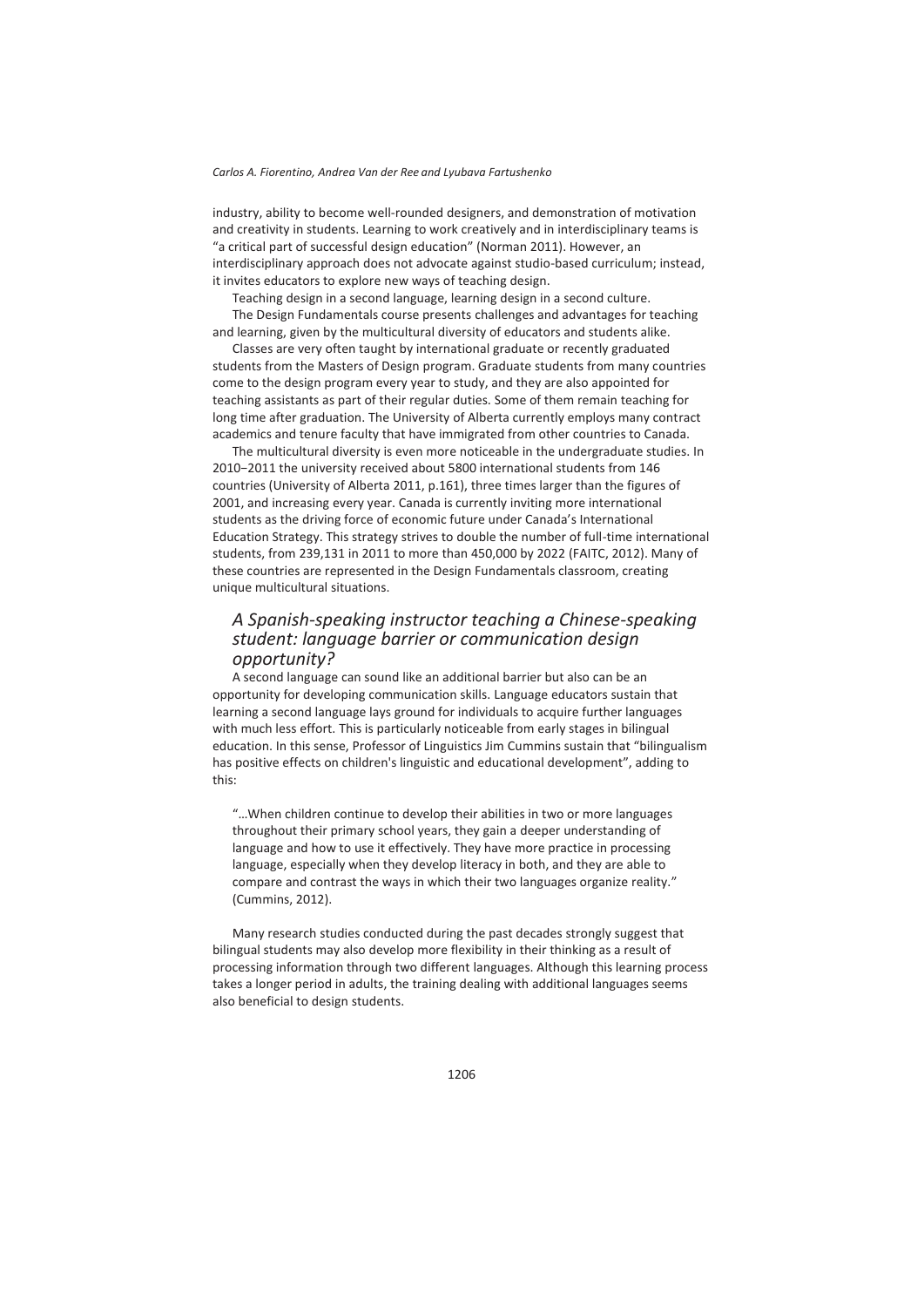Jorge Frascara also refers to "the language" as an important aspect of design learning process:

Design, one could say, is bilingual. There is the language of form, visual and threedimensional, that one has to master. But there is also the need to verbally articulate the problem, the process to follow, and the solution. Designers normally work for people who are not designers themselves. When a client presents a problem, that problem is outlined in non-design terms. The task of the designer is to re-state the problem in design terms. When one develops a solution, it has to be articulated in ways the client can understand. It is therefore necessary to develop the skills required to verbally articulate one's ideas clearly, simply and precisely. (Frascara 2007, 3).

In a way, every new student to Design Fundamentals, even those who only speak English, has to learn a second language: the design language. Those who are already dealing with two languages might find a third one easier to achieve under these particular circumstances.

### *Learning how to teach and teaching how to learn: a collection of experiences from the Design Fundamentals classroom*

As graduate students the process of learning how to teach was acquired by experiential learning. The graduate program of design is focused in building student's capacities in instructional preparation, specifically by assisting design instructors with their courses. Assisting the Design Fundamentals course is highly recommended for any graduate design student who has interest in teaching.

Two of the three authors of this paper are international graduate students originally from South America, who through experiencing the instructors' approach and teaching techniques, got familiarized with the Canadian cultural and teaching methodology. Placing ourselves in the classroom as teaching assistants, gave us the opportunity of capturing the procedures and methods of teaching from different perspectives, from different cultures, that resulted in a vast collection of acquired knowledge.

Canada is a country with a multicultural policy that embraces the mixture of ethnicities. Having a diverse society results in a combination of unique knowledge and participation in communities, this contrast and harmonious feature is also projected in the Design Fundamentals classroom. Canadian and international students working together, create a unique blend in design production, each one contributing with distinctive aesthetics, ideas, and specially form and visual languages.

The following experiences were —among others- collected with the idea of building possible techniques, methods and strategies, to address teaching design for international students learning in English as a second language (ESL) and interdisciplinary students in Design Fundamentals classes:

Emphasis in the design process and the sense of context.

Giving a large number of examples to students during lectures or working periods sometimes can be counter-productive. By looking at various examples of two- and three-dimensional design work, some students can become biased, limited, or only mimic what they see. This is usually different when approaching ESL students. Without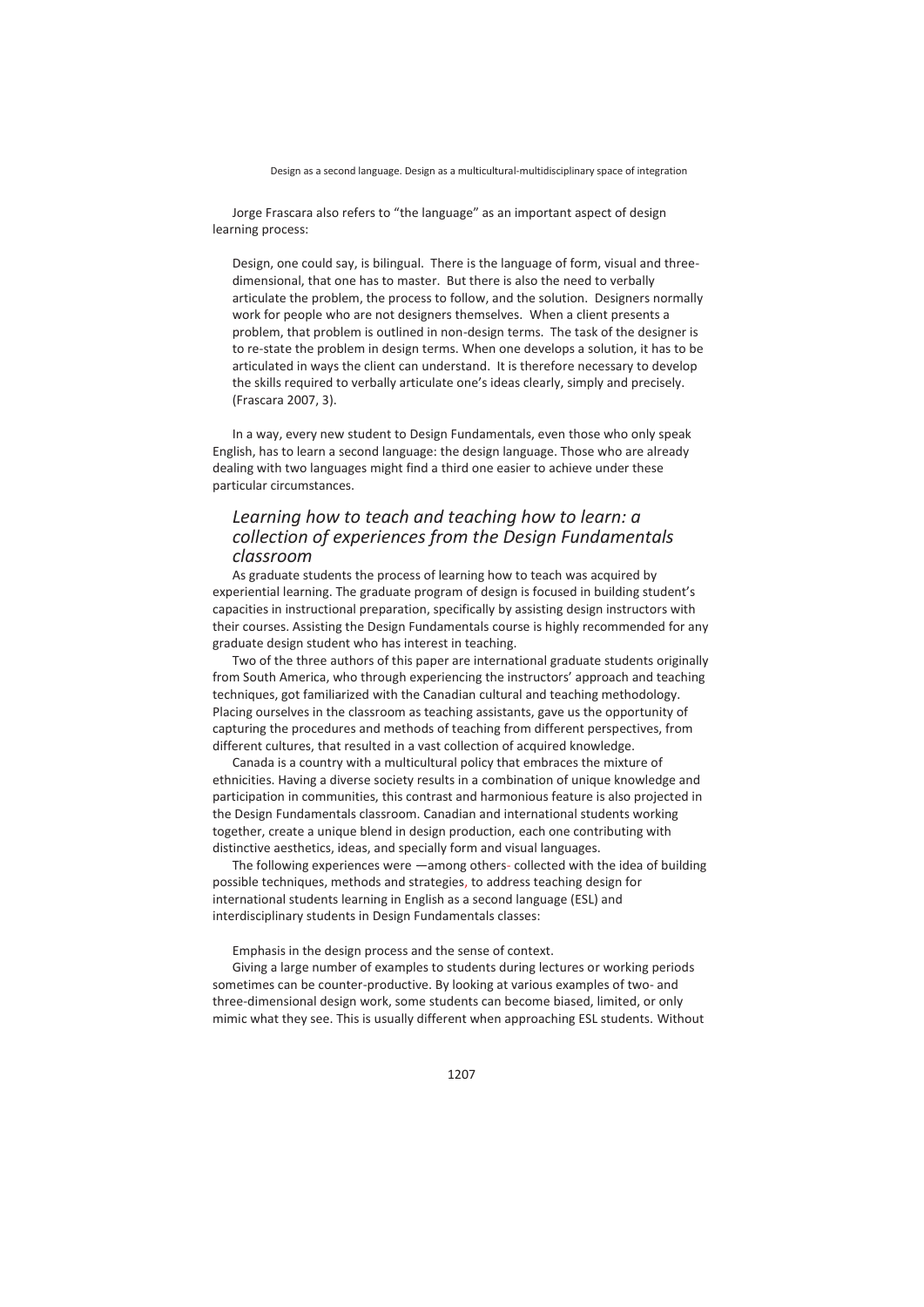exceeding a proper number of examples, a collection of selected images can make a big difference for students in understanding the subject, and make it easier for instructors to ensure that students are on track. It is beneficial as well, to gather these students in groups or individually to share examples, discuss details and follow the steps written on the project sheets. In addition, showing a documentation of previous students' work such as photographs of sketching stages, process materials, and notes from the sketchbooks is an advantage. As instructors, documenting students' work process and final project material is an important part of successful teaching. Students are usually asked to submit sketchbooks, rationales, samples and design process along with their final projects, which makes the selection of examples for our documentation versatile and diverse.

### Ensuring verbal understanding

Greig Rasmussen, a design instructor with a vast experience teaching Design Fundamentals at the University of Alberta, uses a very simple technique to establish effective communication with students, in particular at the time when assignments, tasks and important projects details have to be well understood. Rasmussen explains: "I deliberately spend more time explaining projects and my criticism to them, and after that I often have the student tell me (in their own words) what they think I am saying; I have found this method works quite well and it serves as a good check to make sure they have understood my remarks."

### Customized written translations

It is very common in ESL students to misunderstand even written words —project sheets, handouts, reading materials, etc. We noticed that students coming from countries with written languages other than the western alphabet, have an extra challenge to the spoken language barrier. This is the case of written characters like Chinese, Japanese, Arabic, Cyrillic, etc. Quite by chance we also discovered that many students facing this situation find good and creative ways to cope with the challenge. In many cases students "translate" instructions given into their own language, adding notes right next to the original in English. This simple technique is proven to be very effective for them, and for the teacher. As a result, we encourage students to adopt this habit. We show them examples and give them some extra time to apply their "translations" to the materials given.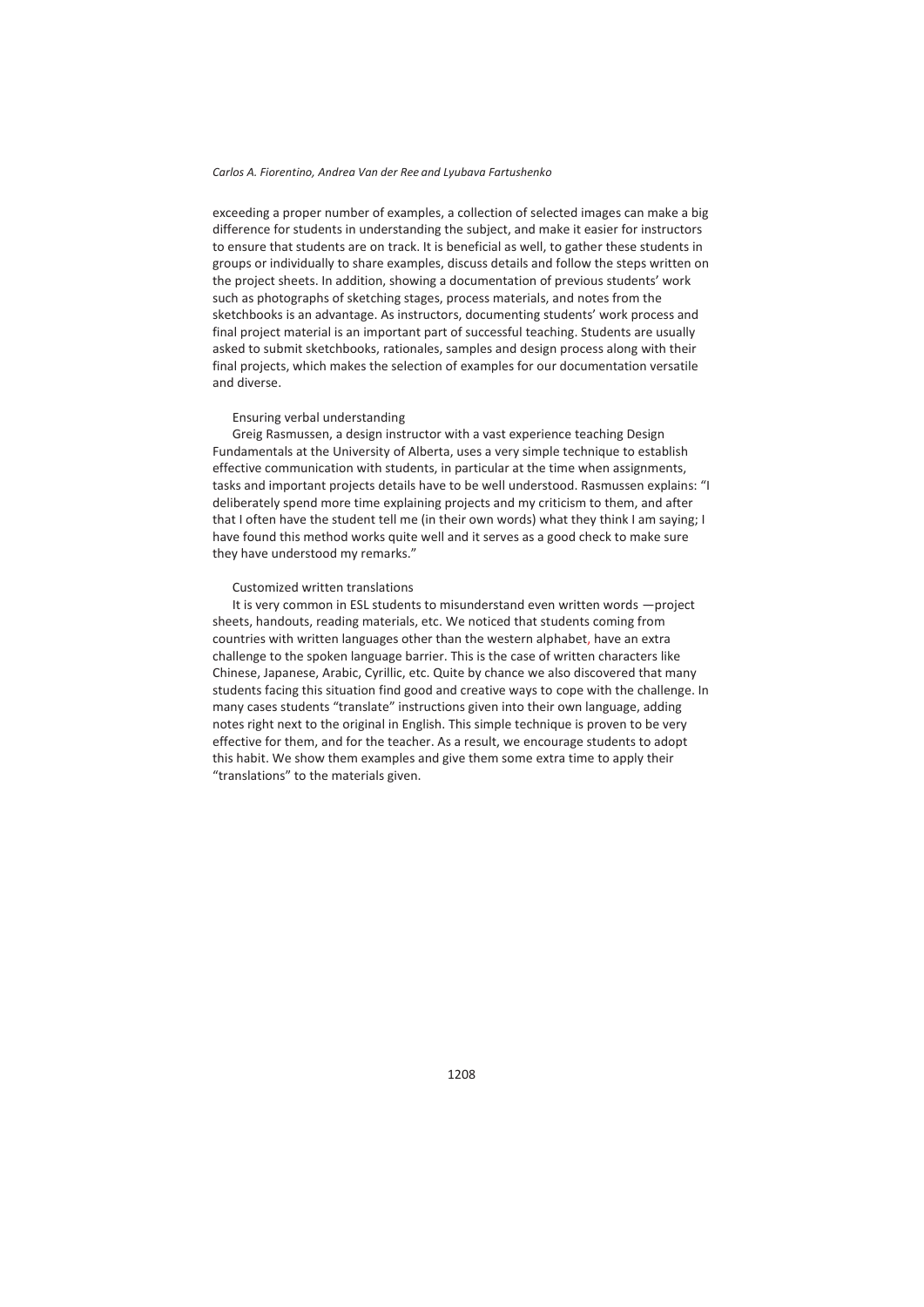

*Figure 3. Chinese-speaking students translate important details from a project sheet in order to understand the assignment better (Image courtesy of Zhipeng Xiong, DES 135 Design Fundamentals, fall 2012)* 

Participation and cooperation

As any other class, some students are more active than others. During project critiques, participation is being evaluated, and very often ESL students are less engaged in discussing others' work. A simple approach to make everyone participate is to designate pairs of students to evaluate someone's project; each pair of students should discuss the good and bad elements, ideas and techniques of the assigned project. The method is helpful for students to communicate their thoughts and discuss their points of view, both ESL students and English native speakers.

Another effective method would be to include group projects and peer-reviewing strategies for the assessment of group projects, as an opportunity to include a mix of students with different cultural backgrounds. For instance, the last project of the Design Fundamentals course is dedicated to the subject of three-dimensional design. Sometimes this project addresses an unusual packaging problem, which demands teamwork for covering the complexity of the case. Then, groups of three students are set-up, considering a good balance of demonstrated skills and diversity of cultural backgrounds. In these situations, if the instructor lets students decide the members of the group it is very common to see them trying to group by affinity, such as a common mother tongue, cultural background or even the physical proximity in the classroom. However, if the instructor intervenes, groups can be arranged with the diversity in mind. Thus, in these projects it is possible to see students from three different origins working together for a common goal. A team peer-reviewing process requested to be included in the submission of the project guarantees the fairness and transparency of the workload within the groups.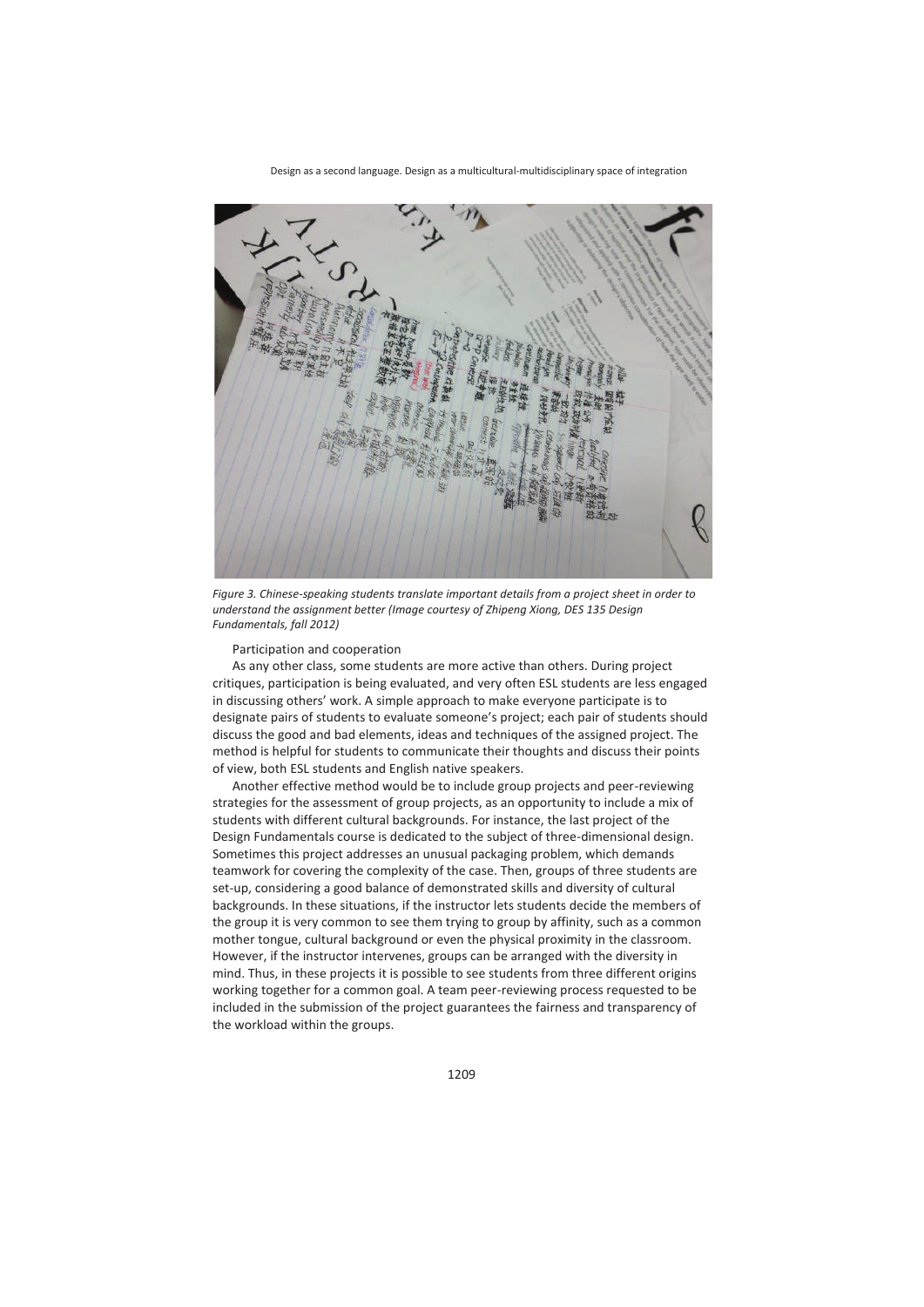Diminishing cultural barriers that prevent engagement

Another important aspect to an effective communication with ESL students is instructor's understanding of cultural differences. One of the curriculum requirements in Design Fundamentals course is students' participation and verbal contribution during in-class critiques and presentations. However, most Asian students would not participate, unless individually invited. According to one of the students who comes from the Northern China, the way teacher-student relationship work is that students are prohibited from speaking up, unless their teacher calls their name and talks to them directly. The same teacher-student relationship was observed in students from Mexico and Korea. As a result, it becomes the teacher's responsibility to engage students and create all-inclusive environment.

### **Conclusion**

Diversity of cultural backgrounds, multiplicity of spoken languages and mixture of disciplinary fields, provide Design Fundamentals at the University of Alberta with a unique set of qualities that enriches the learning experience. All these variables add a layer of complexity to the class, and could be seen as a disadvantage. However, we have recognized this complexity as a resemblance of factors that affect numerous current design work or design projects in the world, making this class learning experience a true reflection of the present design practice.

 This combination also makes teaching an extraordinary opportunity to explore additional qualities: design as a second language and design as a tool for further learning.

Design Fundamentals also demonstrate a unique combination of multidisciplinary, interdisciplinary and cross-disciplinary approaches to learning. Instructors use multidisciplinary and cross-disciplinary knowledge to explain design concepts while students contribute their interdisciplinary expertise to Fundamentals studio classes. Most students come from non-design disciplines and bring their knowledge of these "home" disciplines to the table thereby creating unexpected design solutions.

In addition to this context, young educators and graduate students currently working for the Design Fundamentals program will incorporate more approaches to the basic design training by introducing new interdisciplinary subjects in the next years, such as *Design Fundamentals for Sustainability, Participatory Design, Design Activism*  and *Design for Social Change*. This promising prospect could bring new projects and assignments, pilot courses for further development, and in the long run would open the opportunity to the inclusion of new routes of expertise to the main curriculum. New graduate students joining the program in the future will also help to expand the design boundaries, bringing new conceptual tools and more case-studies through research.

> *Acknowledgements: Thanks to Jorge Frascara, Greig Rasmussen and other former Design Fundamentals instructors at the University of Alberta for their significant contributions to the curriculum.*

## **References**

- Buchanan, Richard. "Education and Professional Practice in Design." *Design Issues* 14, no.2 (1998): 63–66.
- Cummins, J. *Bilingual Children's Mother Tongue: Why Is It Important for Education?* **(**Cited Oct. 10, 2012) Available from http://iteachilearn.org/cummins/mother.htm